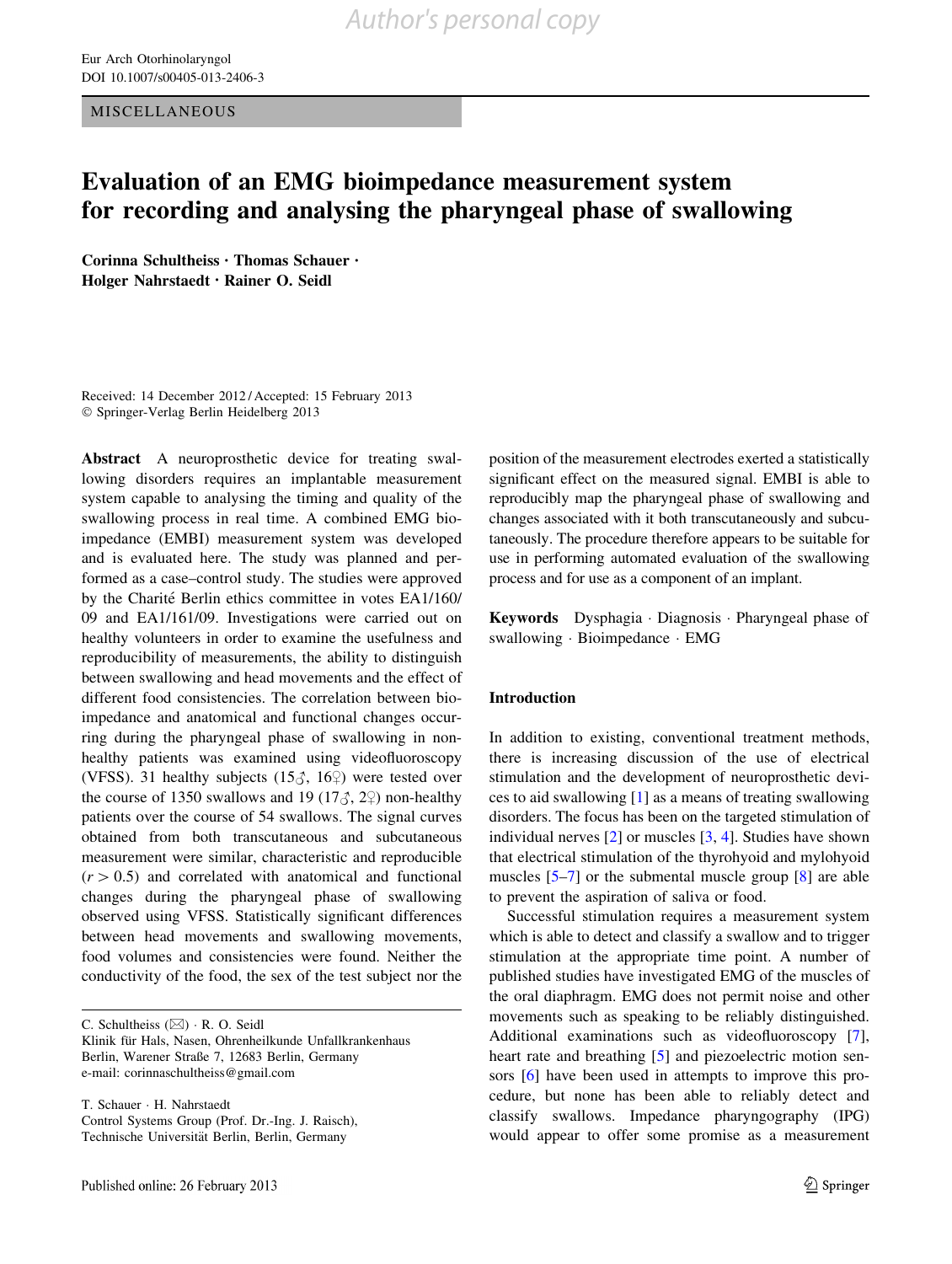procedure. IPG measures the passage of electricity through the tissues. Using a four electrode measurement technique, Yamamoto et al. [\[9](#page-7-0)] were able to show that it was possible to distinguish patients with a swallowing disorder from healthy test subjects.

A combined EMG bioimpedance (EMBI) measurement system [\[10](#page-7-0)] which appears to be suitable as a regulatory mechanism for electrical stimulation of the muscles involved in swallowing has been developed as part of the BMBF-sponsored BigDysPro project ([www.bigdyspro.de,](http://www.bigdyspro.de) TUB 01EZ1007A, UKB 01EZ1007B). The objective was to evaluate the EMBI system.

#### Materials and methods

#### Measurement device

The EMBI system permits independent measurement of two bioimpedance (BI) and four EMG signals. Measurements are performed using standard ECG electrodes  $(Ambu^{\circledR}$  Blue Sensor N REF: N-00-S/25) or needle electrodes (Ambu<sup>®</sup> Neuroline Monopolar REF: 74225-36/40) placed at the measurement points (see Fig. 1). The system uses a reference electrode, two current sources with two current electrodes and two measurement electrodes. The current electrodes apply a sinusoidal current with a frequency of 50 kHz to measure respiratory tract closure. The amplitude of the current source spans the range  $3.4-137 \mu A$ . The measurement electrodes permit the simultaneous measurement of BI and EMG.

#### Measured signal

Bioimpedance can be described as the ratio of voltage to current arising across a biological tissue. The movement of





Fig. 1 Electrode positioning. R reference electrode, M voltage measurement electrodes, C current source electrodes

the larynx and the closure of the pharynx gives rise to a characteristic EMG–BI curve, characterised by a fall in bioimpedance during laryngeal elevation (see Fig. 2). EMG activity begins prior to the fall in the bioimpedance signal and mirrors the muscle activity  $(A(EMG<sub>diff</sub>)))$ involved in laryngeal elevation. EMG activity reaches its high point during laryngeal elevation ( $EMG<sub>max</sub>$ ). The downward movement of the larynx back to its initial position  $(BI_{end})$  is the result of infrahyoid muscle activity which is not captured by this system.

Points BI<sub>start</sub> and BI<sub>end</sub> mark the swallow and the pause in breathing associated with it. The slope between  $BI<sub>start</sub>$ and  $BI_{\text{min}}$  represents the speed of laryngeal elevation in ohms/s ( $S(BI_1)$ ). The area between  $BI_{start}$  and  $BI_{min}$  marks the extent of pharyngeal closure  $(A(BI<sub>I</sub>))$ . The duration of the swallow in seconds is measured between the  $BI<sub>start</sub>$  and BI<sub>end</sub> values. The swallow is followed by a breath (see Fig. [3](#page-2-0)).

The following analysis looks at nine swallow-specific characteristics of BI and EMG: duration of swallow, duration of laryngeal elevation, duration of preparation for swallowing and bolus formation, extent of laryngeal closure, maximum laryngeal elevation, speed of laryngeal



Fig. 2 Bioimpedance and EMG. BI<sub>start</sub> start of laryngeal elevation,  $BI_{min}$  maximum laryngeal elevation,  $BI_{end}$  end of laryngeal elevation,  $A(BI_1)$  extent of laryngeal closure,  $t(BI_{min})-t(BI_{start})$  duration of laryngeal elevation,  $t(BI_{end})-t(BI_{start})$  duration of swallow,  $EMG_{start}$ start of muscle activity,  $EMG<sub>max</sub>$  maximum muscle activity during laryngeal elevation,  $EMG_{end}$  end of muscle activity,  $A(EMG_{diff})$ preparation for swallowing, bolus formation and start of laryngeal elevation,  $A(EMG_{total})$  EMG activity over the whole swallow,  $t(BI<sub>start</sub>)-t(EMG<sub>start</sub>)$  duration of preparation for swallowing and bolus formation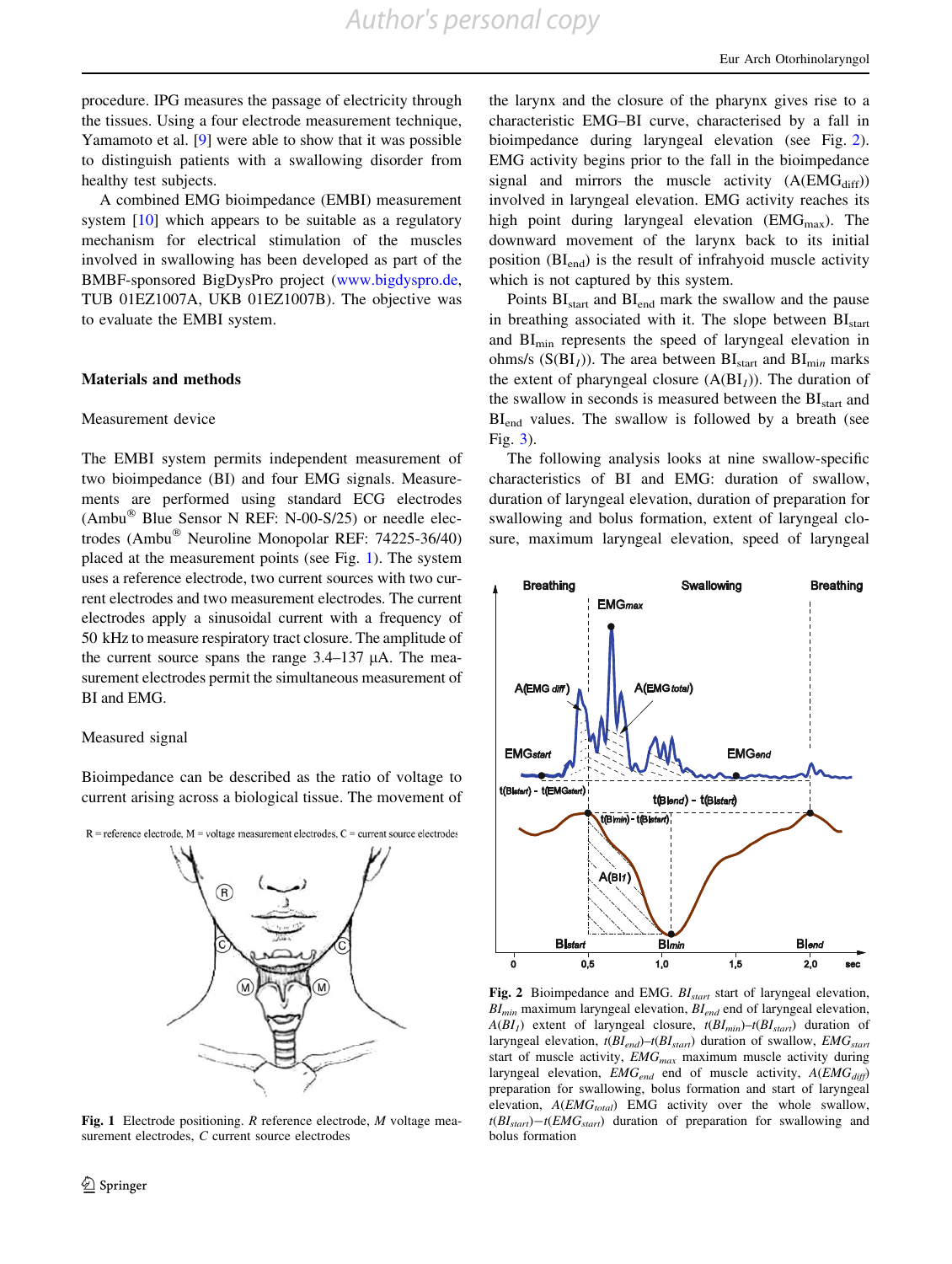<span id="page-2-0"></span>

Fig. 3 Schematic of bioimpedance measurement. a. During breathing the pharynx is filled with air and tissue resistance is consequently high. b. On swallowing, the pharynx is closed through muscle action and resistance is reduced

elevation, maximum EMG activity, extent of EMG activity over the entire swallow and extent of preparation for swallowing and bolus formation.

## Test subjects

Healthy subjects with no swallowing disorders, aged from 18.0 to 51.0 and of both sexes, were recruited for both the comparative investigations and the investigations on reproducibility. Exclusion criteria were pregnancy, a cardiac pacemaker, defibrillator, stent or central venous catheter. To study the correlation between visible anatomical changes in VFSS and EMBI during the swallowing process, patients requiring a radiological examination to clarify a swallowing disorder were recruited. All patients were given an explanation of the procedure and agreed to sign a consent form. The study was approved by the Charité Berlin ethics committee in votes EA1/160/09 and EA1/161/09.

## Conducting the comparative investigation

The investigations were performed on alert patients seated in an upright position. After applying the electrodes, the test subjects were given a hand switch with which they were asked to delineate head movements (lowering, turning, speaking) and swallowing. Food was divided into appropriate portions. The test subjects then placed it in their mouths and chewed and swallowed it without further prompting. Reproducibility was tested using 100 g yoghurt in 5 g portions, 200 ml liquid in 20 ml portions and 5 g bread, the effect of volume using 5, 10, 20 and 30 ml of liquid, of consistency using 20 ml liquid, 5 g yoghurt and 5 g bread and of conductivity using 20 ml liquid. Where possible, subjects were asked to keep their head in a neutral position during swallowing. The investigations took an average of 30 min.

## Videofluoroscopy

To examine the significance of the information provided by the bioimpedance signal, comparison measurements were made using BI and VFSS. Hyoid and laryngeal skeleton movement visible in lateral VFSS correlated with BI. The investigations were conducted on alert patients seated in an upright position who needed to undergo VFSS as a result of a swallowing disorder. Exclusion criteria were pregnancy, a cardiac pacemaker, defibrillator, stent or central venous catheter. The patients were requested to drink 10 ml of gastrografin, which they placed in their mouths themselves. Movement of the hyoid and larynx was recorded by manually controlling a semi-automatic tracking program (Kinovea, [www.kinovea.org](http://www.kinovea.org)) at a frame rate of 15 frames/ second (Pulsera, Phillips). The data were then exported. To calculate the extent of any movement, the most anterior and inferior points of the hyoid and larynx and the second (C2) and fourth (C4) cervical vertebrae were marked on the x-ray image as reference points. The standard C2/C4 plane was used for orientation. Starting from C2 to C4, the movements of the hyoid and larynx in the superior (y-axis) and anterior (x-axis) directions were measured in pixels (see Fig. [4\)](#page-3-0).

#### Statistical analysis

Statistical analysis was carried out using SPSS 20. Statistical comparison between swallowing and head movements was performed using the non-parametric Mann U test. At a significance level of  $p \le 0.05$ , there was adequate evidence for the assumption that swallowing movements can be distinguished with high statistical significance from head movements. The reproducibility of the bioimpedance signal was calculated from the correlation between two or four measurements. A correlation coefficient of  $r > 0.5$  provides adequate evidence for the assumption that the measured bioimpedance signal is reproducible. Calculation of the correlation was preceded by a calculation of the mean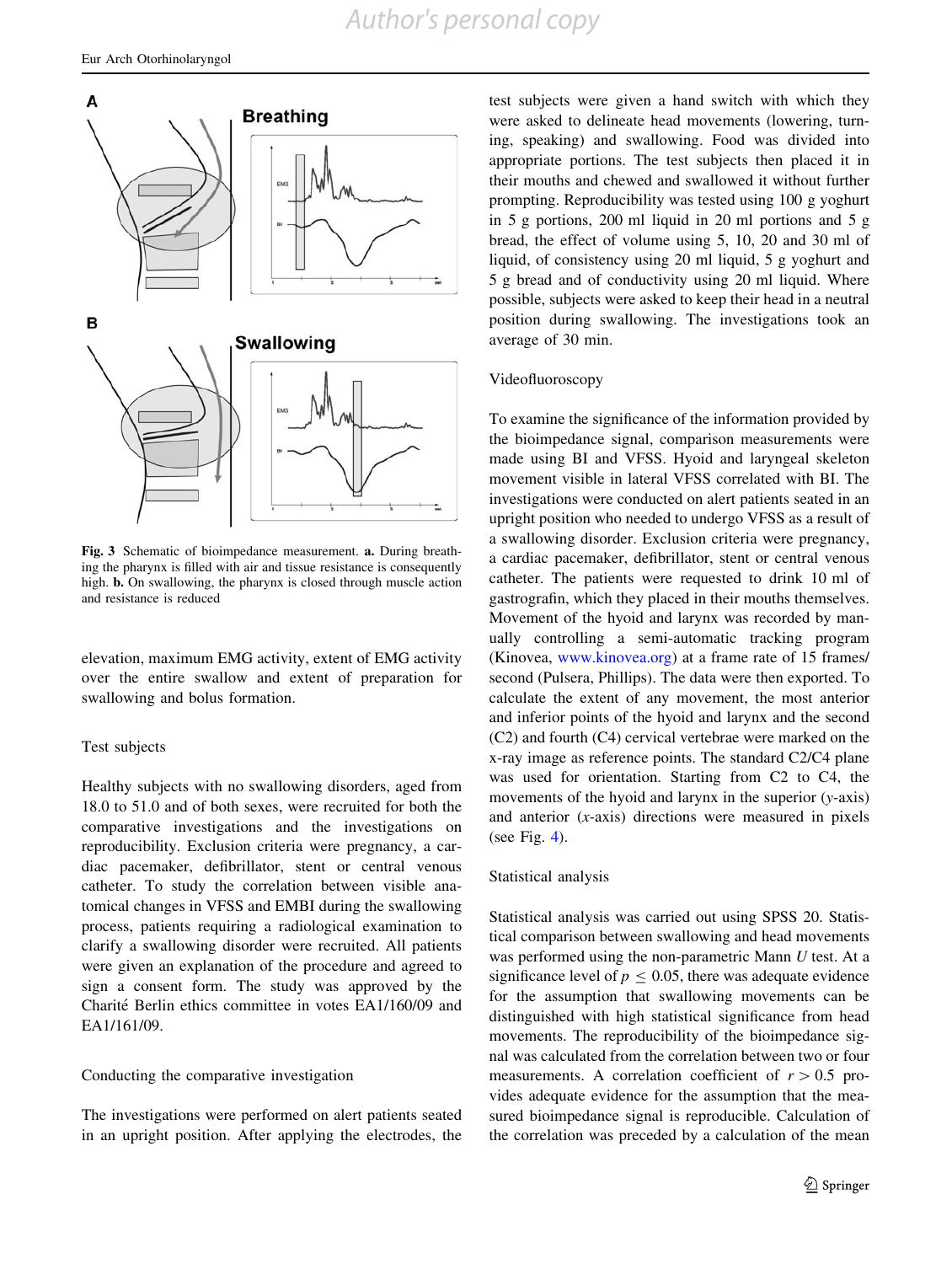<span id="page-3-0"></span>

Fig. 4 Calculating laryngeal movement. C2 2nd cervical vertebra, C4 4th Cervical vertebra, R reference electrode, C current source electrodes, M voltage measurement electrodes

value curves for both swallowing and head movements. The means of the correlation coefficients were calculated using Fisher's  $z$  transformation. Inter-rater reliability was calculated from the intraclass correlation (ICC). VFSS results were analysed using regression analysis. Means for VFSS analysis were calculated using a meta-analysis, i.e. the means of the correlation coefficients were data point weighted [\[11](#page-7-0)].

## Results

#### Test subjects

31 test subjects (mean age =  $32.5 \pm 7.8$ , 15  $\delta$ , 16  $\Omega$ ) were studied. 20 test subjects were investigated for the comparison between swallowing and head movements and for testing influencing factors. The reproducibility of the measurement signal was tested in 15 test subjects. Interrater comparison was conducted on nine test subjects by four different investigators.

The VFSS were carried out with 19 patients (mean age  $= 65.6 \pm 10.4$ , 17 male, 2 female). All patients had ENT-specific disorders which results in pharyngeal dysphagia. No side-effects or unpleasant sensations were experienced during testing, as the electric current applied was below the threshold of perception.

## Reproducibility

Reproducibility of transcutaneous EMBI was performed using four repeat measurements with a liquid consistency on a total of 15 test subjects (11 male, 4 female, 698 swallows). Calculation of the correlation between individual measurements yielded means of correlation coefficients of  $\bar{r} = 0.878{\text -}0.992$ . The correlation values indicate high BI reproducibility ( $r \ge 0.8$ ) (see Table [1](#page-4-0)).

#### Inter-rater reliability

To examine investigator influence on electrode positioning, transcutaneous measurements were performed on nine test subjects (mean age =  $38.6 \pm 9.4$ ) by four investigators (119 swallows, liquid consistency). The mean ICC value was  $\overline{ICC} = 0.846$ , giving adequate to very good correlation (see Table [2\)](#page-4-0).

Swallowing movements versus head movements

In addition to laryngeal movements during swallowing, EMBI also records other movements (e.g. speaking, nodding, chewing). We therefore tested whether EMBI possesses characteristics which permit a reliable distinction to be made between these movements. These characteristics were identified by segmenting the measurement curves on the basis of anatomical and functional changes during swallowing. Cutaneous measurements for swallowing and head movements and for influencing factors were performed on 20 test subjects (mean age =  $30.5 \pm 7.7$ , 328 swallows, 78 head movements). The comparison revealed a statistically significant difference between the mean values for seven of the nine characteristics (see Table [3](#page-5-0)).

### Influencing factors

#### Electrode comparison

Parallel transcutaneous (self-adhesive electrode) and subcutaneous (needle electrode) measurements (205 swallows, saliva,  $N = 49$ ; liquid,  $N = 68$ ; semisolid,  $N = 76$  and solid,  $N = 12$ ) were performed to test whether the measured signal was altered by measuring through the skin. A very high correlation for the two measurement procedures was found ( $r = 0.997**$ ,  $p = 0.000$ ).

#### Volumes and consistencies

To test the influence of food consistency, 210 swallows of foods of differing consistencies (saliva,  $N = 27$ ; liquid,  $N = 106$ ; semisolid,  $N = 53$  and solid,  $N = 24$ ) were compared. The Mann U test identified differences between individual characteristics for the comparison between saliva and other consistencies (duration of laryngeal elevation with liquid,  $p = 0.002**$ , with semisolid food,  $p =$ 0.007\*\*; speed of laryngeal elevation with liquid,  $p = 0.040^*$ , with semisolid food,  $p = 0.002^{**}$ , with solid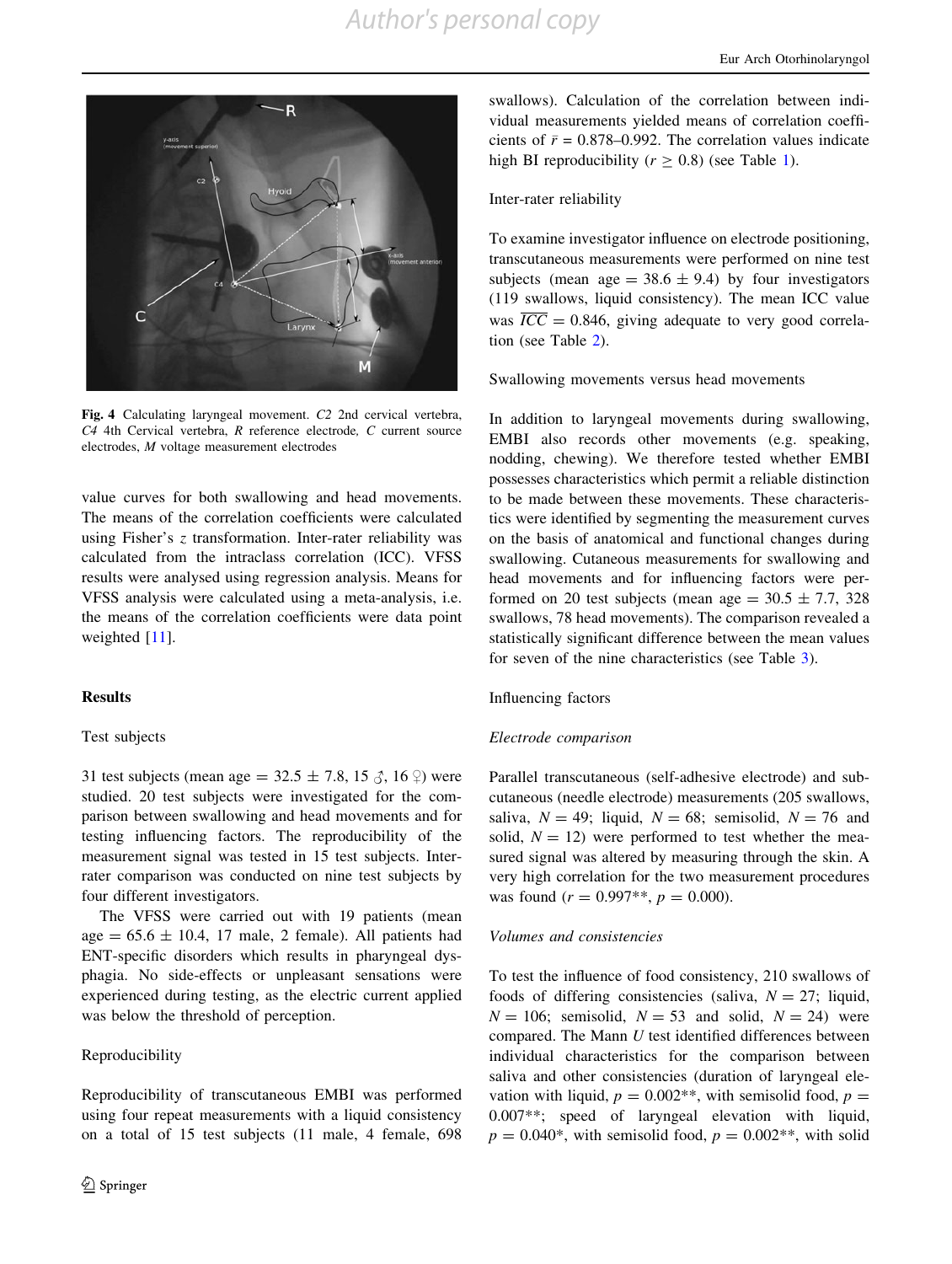#### <span id="page-4-0"></span>Table 1 Repeat measurement

| Subject (code) | Liquid    | Mean correlation |           |           |           |           |       |
|----------------|-----------|------------------|-----------|-----------|-----------|-----------|-------|
|                | M1/M2     | M1/M3            | M1/M4     | M2/M3     | M2/M4     | M3/M4     |       |
| $1 (N = 75)$   | $0.984**$ | $0.904**$        | $0.895**$ | $0.848**$ | $0.836**$ | $0.978**$ | 0.929 |
| $3 (N = 33)$   | $0.998**$ | $0.991**$        | $0.963**$ | $0.994**$ | $0.966**$ | $0.983**$ | 0.992 |
| $4(N = 80)$    | $0.993**$ | $0.952**$        | $0.930**$ | $0.923**$ | $0.958**$ | $0.788**$ | 0.963 |
| $5 (N = 59)$   | $0.995**$ | $0.993**$        | $0.958**$ | $0.996**$ | $0.971**$ | $0.976**$ | 0.991 |
| $6 (N = 49)$   | $0.996**$ | $0.975**$        | $0.973**$ | $0.973**$ | $0.970**$ | $0.999**$ | 0.984 |
| $7 (N = 42)$   | $0.867**$ | $0.930**$        | $0.937**$ | $0.967**$ | $0.945**$ | $0.993**$ | 0.933 |
| $8(N = 48)$    | $0.668**$ | $0.686**$        | $0.763**$ | $0.993**$ | $0.977**$ | $0.981**$ | 0.878 |
| $9(N = 42)$    | $0.973**$ | $0.987**$        | $0.994**$ | $0.963**$ | $0.981**$ | $0.988**$ | 0.983 |
| $10(N = 43)$   | $0.942**$ | $0.956**$        | $0.988**$ | $0.966**$ | $0.956**$ | $0.958**$ | 0.968 |
| $11(N = 50)$   | $0.981**$ | $0.973**$        | $0.959**$ | $0.997**$ | $0.987**$ | $0.987**$ | 0.984 |
| $13(N = 39)$   | $0.947**$ | $0.833**$        | $0.934**$ | $0.951**$ | $0.982**$ | $0.929**$ | 0.926 |
| $14(N = 35)$   | $0.926**$ | $0.961**$        | $0.983**$ | $0.822**$ | $0.949**$ | $0.950**$ | 0.945 |
| $17(N = 28)$   | $0.860**$ | $0.924**$        | $0.921**$ | $0.853**$ | $0.944**$ | $0.965**$ | 0.894 |
| $24(N = 38)$   | $0.951**$ | $0.948**$        | $0.893**$ | $0.987**$ | $0.931**$ | $0.953**$ | 0.956 |
| $27(N = 37)$   | $0.992**$ | $0.970**$        | $0.866**$ | $0.985**$ | $0.902**$ | $0.929**$ | 0.973 |

Pearson's correlation

\*\* Correlation is statistically significant at a level  $p = 0.01$  (two-sided)

Table 2 Comparative investigations

| Subject        |       |       |       | I1 vs. I2 I1 vs. I3 I1 vs. I4 I2 vs. I3 I2 vs. I4 |       | $I3$ vs. $I4$ |
|----------------|-------|-------|-------|---------------------------------------------------|-------|---------------|
| 1              | 0.880 | 0.931 | 0.922 | 0.941                                             | 0.892 | 0.987         |
| 2              | 0.874 | 0.959 | 0.970 | 0.959                                             | 0.903 | 0.962         |
| 3              | 0.906 | 0.402 | 0.542 | 0.346                                             | 0.469 | 0.914         |
| $\overline{4}$ | 0.624 | 0.480 |       | 0.774                                             |       |               |
| 5              | 0.846 | 0.234 | 0.440 | 0.578                                             | 0.710 | 0.858         |
| 6              | 0.938 | 0.789 |       | 0.863                                             |       |               |
| 7              | 0.964 | 0.903 | 0.877 | 0.949                                             | 0.891 | 0.746         |
| 8              | 0.958 | 0.951 | 0.940 | 0.923                                             | 0.929 | 0.919         |
| 9              | 0.649 | 0.966 | 0.973 | 0.712                                             | 0.705 | 0.977         |

Intraclass correlation (ICC)

 $\geq 0.75$  very good, 0.6–0.74 good, 0.40–0.59 adequate, <0.40 poor, I investigator

food,  $p = 0.038^*$  and EMG activity over the whole swallow (liquid,  $p = 0.004**$ , semisolid,  $p = 0.027*$ ).

Comparison between liquids and other consistencies revealed statistically significant differences for duration of preparation for swallowing and bolus formation (semisolid,  $p = 0.032^*$ ), maximum laryngeal elevation (solid,  $p = 0.040^*$  and maximum EMG activity during the swallow (solid,  $p = 0.004**$ ). A statistically significant difference in the extent of laryngeal closure was found between semisolid and liquid consistencies ( $p = 0.039^*$ ).

The effect of food volume on the measured signal was tested by comparing a saliva swallow  $(N = 27)$  with a liquid swallow for volumes of 5 ml  $(N = 27)$ , 10 ml  $(N = 27)$ , 20 ml  $(N = 26)$  and 30 ml  $(N = 26)$ . The Mann  $U$  test for the comparison between saliva and varying volumes of liquid food showed statistically significant differences for the following characteristics: duration of laryngeal elevation (5 ml,  $p = 0.030^*$ ; 10 ml,  $p = 0.026^*$ ; 20 ml,  $p = 0.029^*$ ; 30 ml,  $p = 0.001^{**}$ , duration of swallowing (30 ml,  $p = 0.027^*$ ), speed of laryngeal elevation (5 ml,  $p = 0.010^{**}$ ; 10 ml,  $p = 0.024^{*}$ ) and EMG activity over the whole swallow (10 ml,  $p = 0.014$ <sup>\*</sup>; 20 ml,  $p = 0.003$ \*\*; 30 ml,  $p = 0.016$ \*). These differences suggest that food volume and consistency do affect BI characteristics.

#### **Conductivity**

The study also examined the effect of the conductivity of the swallowed liquids (isotonic saline, distilled water, a 1:1 mixture of saline and distilled water and mineral water; 104 swallows) in the pharynx on the measured signal. The mean correlation between the above liquids  $\bar{r}$  was 0.986 and comparisons between saliva and liquid, semisolid and solid consistencies found correlation coefficients r of between 0.852 and 0.998. Conductivity was not found to have an effect on the measured signal (see Table [4\)](#page-5-0).

#### Sex

188 swallows and 46 head movements in male subjects and 140 swallows and 32 head movements in female subjects were compared. Calculation of the correlation yielded a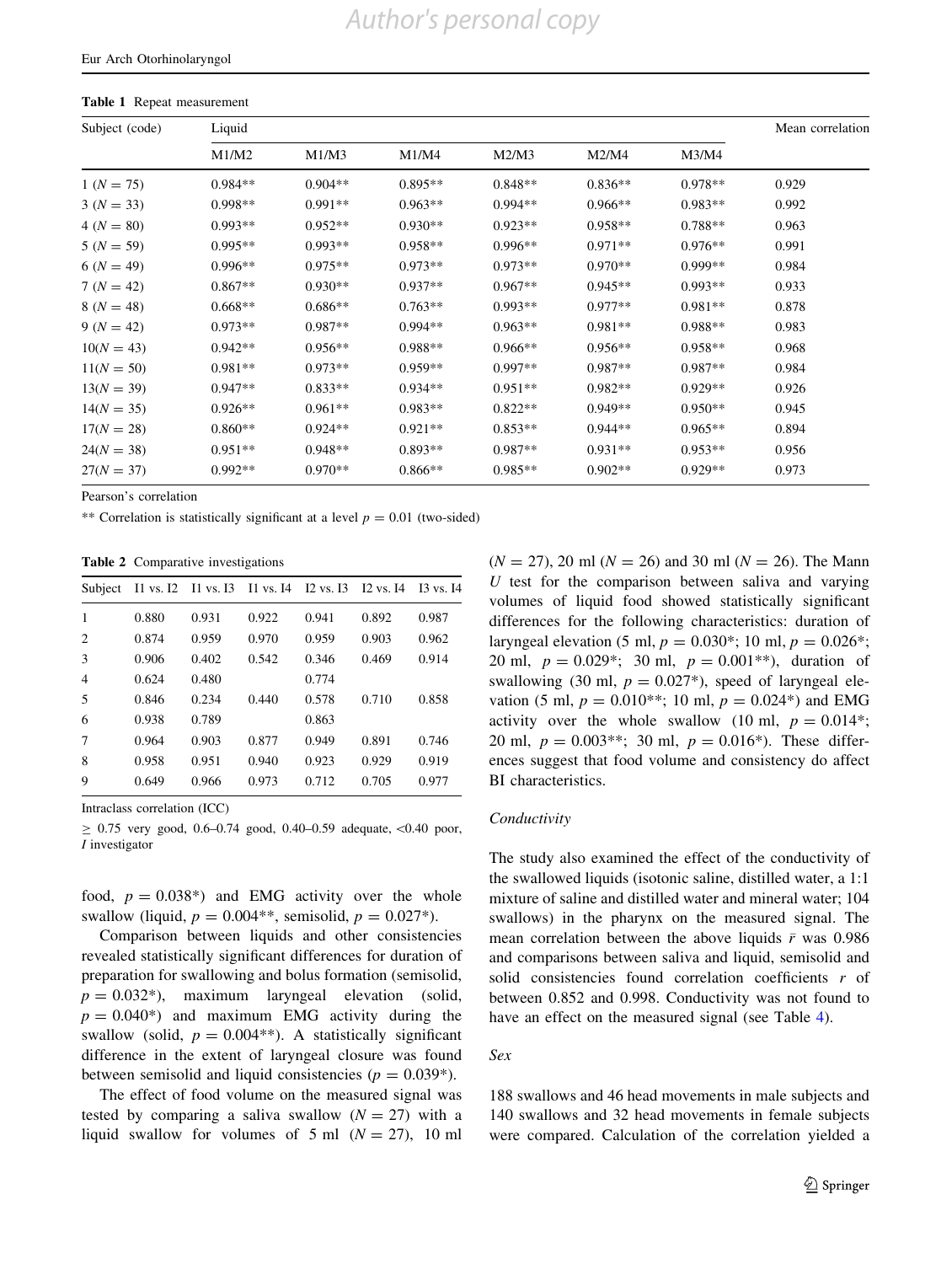| Characteristic              | Swallowing movement |           | Head movement |           | Mann $U$ test (two-sided) |  |
|-----------------------------|---------------------|-----------|---------------|-----------|---------------------------|--|
|                             | Mean                | <b>SD</b> | Mean          | <b>SD</b> |                           |  |
| $t(BI_{min})_t(BI_{start})$ | 0.394               | 0.140     | 0.505         | 0.407     | 0.628                     |  |
| $t(BI_{end})_t(BI_{start})$ | 0.768               | 0.204     | 1.069         | 0.795     | 0.303                     |  |
| $t(BIstart)_t(EMGstart)$    | $-0.373$            | 0.389     | 0.049         | 1.035     | $0.000**$                 |  |
| $A(BI_1)$                   | $-0.795$            | 0.126     | $-0.858$      | 0.138     | $0.000**$                 |  |
| $BI_{min}$                  | $-1.522$            | 0.564     | $-0.783$      | 0.569     | $0.000**$                 |  |
| $S(BI_1)$                   | $-6.430$            | 2.569     | $-3.431$      | 2.623     | $0.000**$                 |  |
| EMG <sub>max</sub>          | 0.050               | 0.022     | 0.015         | 0.016     | $0.000**$                 |  |
| $A(EMG_{ges})$              | 0.296               | 0.345     | 0.236         | 0.356     | $0.000**$                 |  |
| $A(EMG_{diff})$             | 0.088               | 0.195     | 0.054         | 0.129     | $0.000**$                 |  |

<span id="page-5-0"></span>Table 3 Swallowing movements versus head movements

Mann U test

\*\* Significance level  $p = 0.01$  (two-sided), MW mean, SD standard deviation,  $BI_{min}$  maximum laryngeal elevation,  $A(BI_1)$  extent of laryngeal closure,  $S(BI_1)$  speed of laryngeal elevation,  $t(BI_{min})-t(BI_{Star})$  duration of laryngeal elevation,  $t(BI_{end})-t(BI_{start})$  duration of swallow,  $EMG_{max}$ maximum muscle activity during laryngeal elevation,  $A(EMG_{diff})$  preparation for swallowing and bolus formation,  $A(EMG_{ges})$  EMG activity over the entire swallow,  $t(BI_{start})-t(EMG_{start})$  duration of preparation for swallowing and bolus formation

correlation coefficient  $r$  of 0.998, and therefore showed no statistically significant difference.

#### Videofluoroscopy

VFSS was used to test the hypothesis that EMBI is able to provide information on closure of the pharynx during swallowing. The extent and speed of laryngeal movement are the key factors in determining whether a swallow is adequate. Investigations were carried out on 19 patients (55 swallows). Bioimpedance was compared to the movement of the hyoid and larynx towards the C2/C4 plane. The mean correlation coefficient  $\overline{R}$  was 0.813. The hypothesis that BI provides information on the extent and speed of laryngeal movement and of pharyngeal closure during swallowing was therefore confirmed.

#### Discussion

An implantable stimulation system for treating swallowing disorders requires a measurement system which is able to

Table 4 Effect of liquid conductivity

|             | MeanNaCl  | Mean1:1   | MeanDH <sub>2</sub> O | MeanMH <sub>2</sub> O |
|-------------|-----------|-----------|-----------------------|-----------------------|
| Mean Saliva | $0.852**$ | $0.881**$ | $0.872**$             | $0.939**$             |
| Mean Liquid | $0.964**$ | $0.978**$ | $0.976**$             | $0.998**$             |
| Mean Sieved | $0.955**$ | $0.969**$ | $0.966**$             | $0.987**$             |
| Mean Solid  | $0.943**$ | $0.963**$ | $0.962**$             | $0.990**$             |
|             |           |           |                       |                       |

Pearson's correlation

\*\* Correlation is statistically significant at a level of 0.01 (two-sided), meanNaCl, saline solution; mean1:1, 1:1 mixture (NaCl and distilled water); meanDH<sub>2</sub>O, distilled water; meanMH<sub>2</sub>O, mineral water

reliably evaluate a swallow and to trigger stimulation at the appropriate time point. In this study we evaluate a novel EMG bioimpedance measurement technique [[10\]](#page-7-0). EMBI correlates with pharyngeal closure during the swallowing process and thus provides information on the quality of a swallow. The measured signal proves to have good reproducibility, which is investigator independent. By segmenting the measurement curve, it proved possible to reliably distinguish between swallowing and movements such as speaking and head movements and between different food consistencies.

Bioimpedance describes the resistance which can be measured when a current with a specific frequency is passed through tissues such as the human body. The measurement procedure was first described many years ago and is used in fields such as bioelectric impedance analysis (BIA), uses of which include measuring body fat [\[12](#page-7-0)]. Resistance depends on tissue composition and structure (e.g. tissue cavities) and alters in response to tissue movement. The pharynx is an air-filled space surrounded by muscle. On swallowing, this space is modified and compressed by the movement of the tongue and larynx towards the back of the pharynx. This phenomenon can be detected in changes to the bioimpedance curve [[9\]](#page-7-0).

This hypothesis was tested by comparing VFSS and EMBI. Movement of the hyoid and larynx towards the spine and the reduction in the distance between the hyoid and larynx required for closure of the larynx were used as a measure of anatomical change in the pharynx during swallowing. The results showed an excellent correlation between VFSS and EMBI. Various published papers describe measurements of laryngeal and hyoid movement as providing information on swallowing and its disorders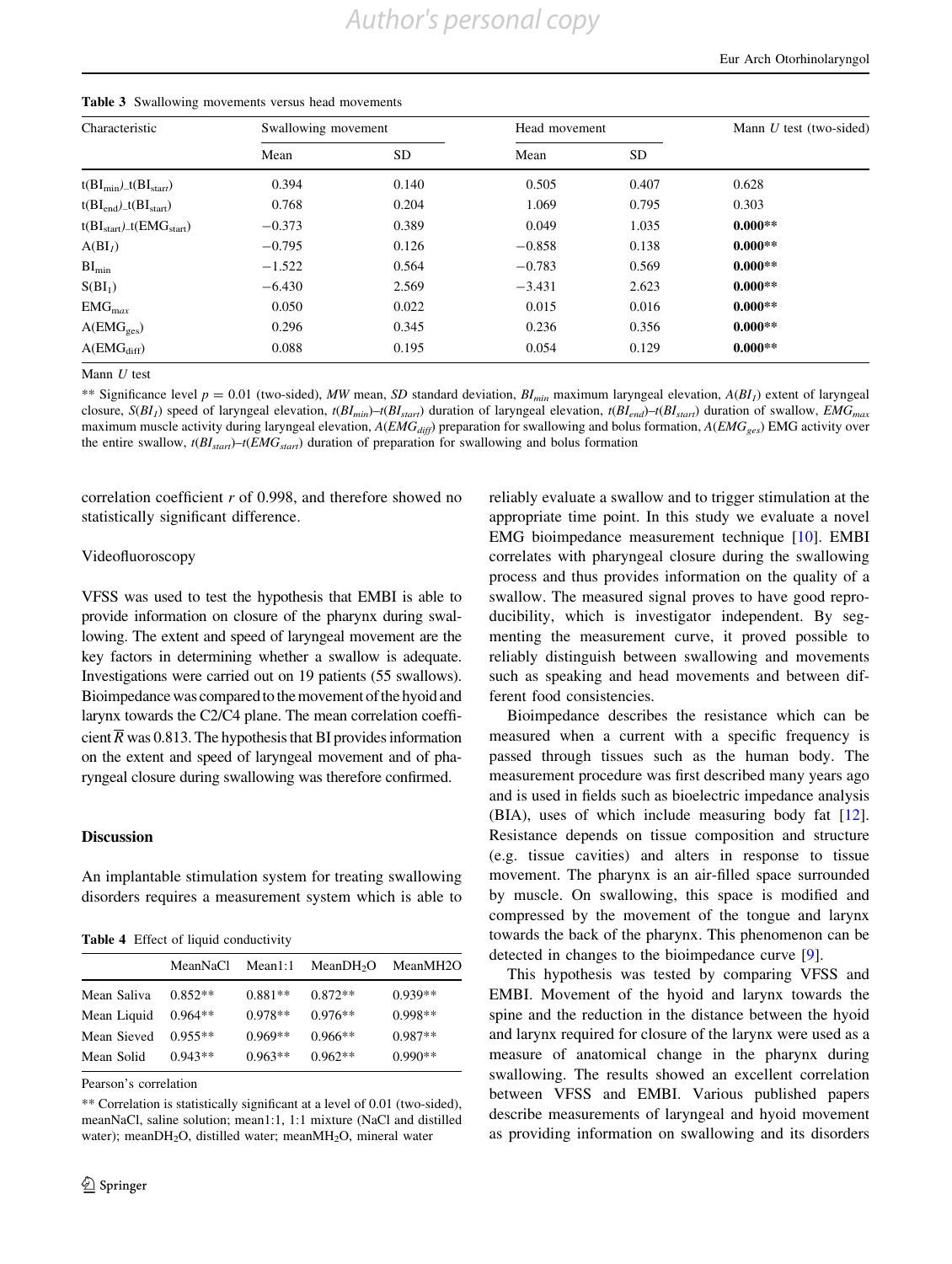<span id="page-6-0"></span>[\[13](#page-7-0)]. The correlation between these measurement techniques demonstrates the clinical significance of EMBI, which uses cutaneous measurement to provide information on the swallowing process and changes involved in swallowing.

A measurement technique for evaluating swallowing must be able to reliably distinguish swallowing from head or tongue movements. This has not been possible with previous techniques. EMG measurement permits the swallow to be described, but is not suitable for distinguishing between different head and throat movements. Our own investigations have shown that segmenting EMBI based on typical anatomical and functional changes permits a reliable distinction between swallowing and head movements to be made. In addition, EMBI proves to be highly reproducible (85 %). This contrasts with inter-rater reliability for VFSS (40–69 %, [[14\]](#page-7-0)) and FEES (51 %, [\[15](#page-7-0)]). EMBI also reliably reflects known changes in the swallowing process induced by food volume and consistency. Kendall et al. [[16\]](#page-7-0) were able to demonstrate an effect on oropharyngeal and hypopharyngeal transit time with increasing bolus size. Reimers-Neils et al. [[17\]](#page-7-0) were able to demonstrate an increase in total swallow duration from liquid, to semisolid, to solid food. Observation of individual swallow-specific characteristics shows an effect on the swallowing process, which is also found in EMBI. Duration and speed of laryngeal elevation and EMG activity all appear to be affected by food type.

Several attempts have been made to use neuroprosthetic devices to improve swallowing ability. The most intensive area of research has been on vocal cord closure to prevent aspiration during swallowing [1]. An alternative approach involves improving laryngeal elevation through carefully timed electrical stimulation of individual muscle groups during swallowing [4]. Although this procedure was successful, stimulation required the patient to be alert as it required them to operate a manual switch. None of these systems possesses the kind of robust, implantable measurement procedure—capable to identifying and evaluating a swallow and (for example) emit a carefully timed electrical impulse to assist the swallowing process—which would be required for clinical use.

Our investigations for this study show that the measuring device developed by Nahrstaedt, Schauer and Seidl [\[10](#page-7-0)] is able to reproducibly record swallowing and that segmenting the measured signal permits the differentiation of quality characteristics of the swallowing process. The method enables for the first time the possibility to measure the central parameters of the pharyngeal swallow with a physical method. Previously, similar parameters are collected only through complex measurements from VFSS. This leads to a simplification and standardization in the diagnostic of swallowing disorders. Is it possible to

automate the detection of these parameters, the measurement system can be used for an automated evaluation of the swallowing process. It may well be possible to distinguish these characteristics regardless of the underlying disease, but further studies involving patients with, for example, neurological disorders are required. There is now a need to develop algorithms which permit such distinctions to be made automatically such that they are able to be used to regulate a neuroprosthetic device.

## Summary

We evaluated an EMG bioimpedance (EMBI) measurement system which reproducibly maps swallowing and the changes which take place during swallowing. It permits swallowing to be reliably distinguished from head movements and a distinction to be made between different foods. There is no difference between cutaneous and transcutaneous measurements, and this measurement system could therefore be integrated into an implantable neuroprosthetic device to serve as a regulatory system.

Acknowledgments The authors would like to thank Dr. Arndt (Radiology Unit, ukb) and Dr. S. Wolter (ENT Unit, ukb) for their support in performing the radiology investigations.

#### References

- 1. Broniatowski M, Grundfest-Broniatowski S, Hadley AJ, Shah NS, Barbu AM, Phillipbar SA, Strohl KP, Tucker HM, Tyler DJ (2010) Improvement of respiratory compromise through abductor reinnervation and pacing in a patient with bilateral vocal fold impairment. Laryngoscope 120:76–83
- 2. Broniatowski M, Grundfest-Broniatowski S, Tyler DJ, Scolieri P, Abbass F, Tucker HM, Brodsky S (2001) Dynamic laryngotracheal closure for aspiration: a preliminary report. Laryngoscope 111:2032–2040
- 3. Freed ML, Chatburn RL, Christian M (2001) Electrical stimulation for swallowing disorders caused by stroke. Respir Care 46:466–474
- 4. Ludlow CL, Humbert I, Saxon K, Poletto C, Sonies C, Crujido L (2007) Effects of surface electrical stimulation both at rest and during swallowing in chronic pharyngeal dysphagia. Dysphagia 22:1–10
- 5. Burnett TA, Mann EA, Cornell SA, Ludlow CL (2003) Laryngeal elevation achieved by neuromuscular stimulation at rest. J Appl Physiol 94:128–134
- 6. Burnett TA, Mann EA, Stoklosa JB, Ludlow CL (2005) Selftriggered functional electrical stimulation during swallowing. J Neurophysiol 94:4011–4018
- 7. Leelamanit V, Limsakul C, Geater A (2002) Synchronized electrical stimulation in treating pharyngeal dysphagia. Laryngoscope 112:2204–2210
- 8. Park J-W, Oh J-C, Lee H, Park S-J, Yoon T-S, Kwon B (2009) Effortful swallowing training coupled with electrical stimulation leads to an increase in hyoid elevation during swallowing. Dysphagia 24(3):296–301. doi:[10.1007/s00455-008-9205-9](http://dx.doi.org/10.1007/s00455-008-9205-9)